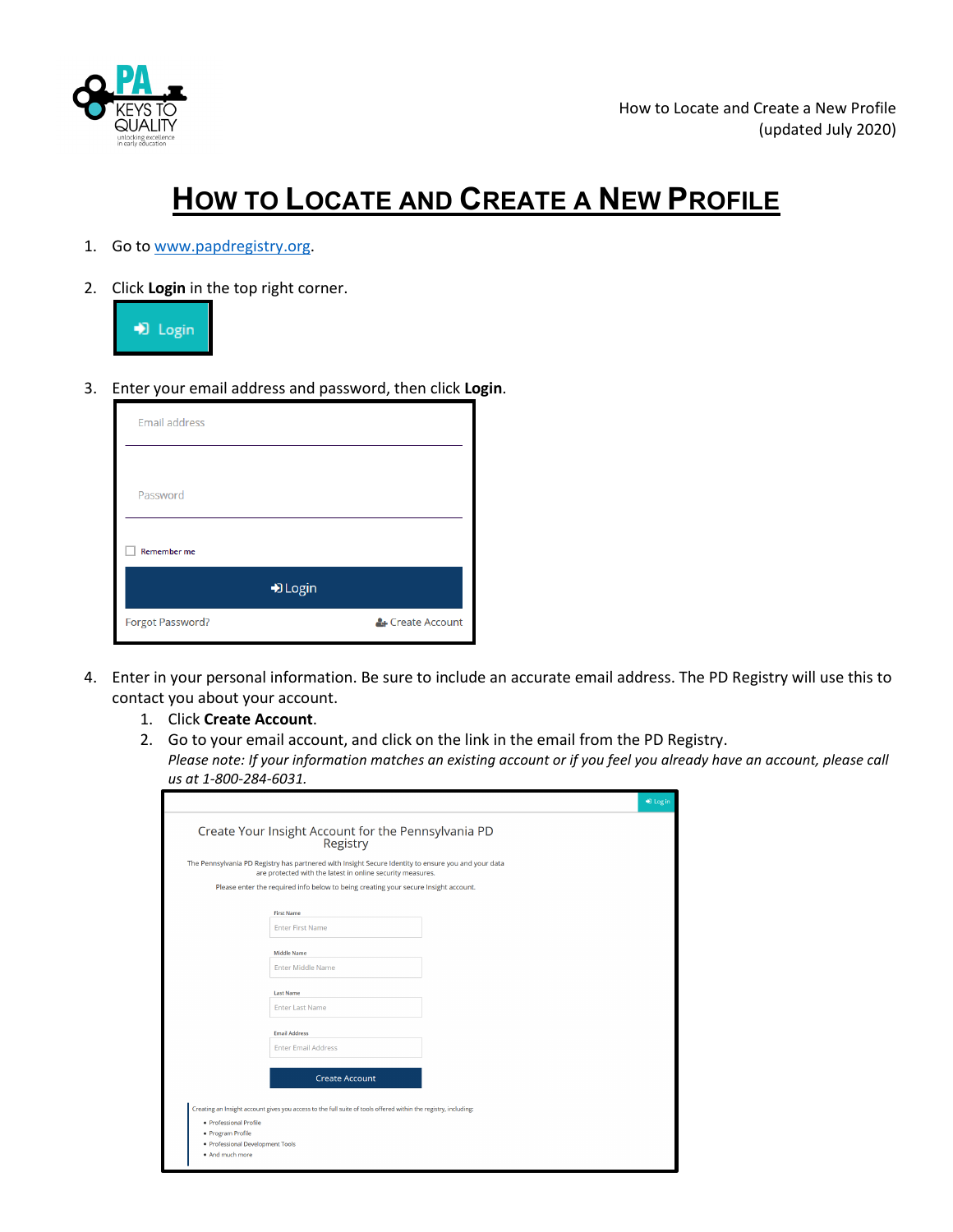

How to Locate and Create a New Profile (updated July 2020)

## 5. Accessing a New Profile

- 1. Make sure your personal information is accurate.
- 2. Check the box if the MAILING ADDRESS is the same as your HOME ADDRESS.

|                                                                |              |                     | Please enter any prior last names used on employment or education records that may be added to your profile. |
|----------------------------------------------------------------|--------------|---------------------|--------------------------------------------------------------------------------------------------------------|
| Enter Previous Last Name/Maiden Name                           |              |                     |                                                                                                              |
| PPID                                                           |              |                     |                                                                                                              |
| Pennsylvania Department of Education Professional Personnel ID |              |                     |                                                                                                              |
|                                                                |              |                     |                                                                                                              |
| <b>Mailing Address</b>                                         |              |                     | <b>This is a Business Address</b>                                                                            |
| Address                                                        |              |                     | Apt/Suite #                                                                                                  |
| <b>Enter Address</b>                                           |              | Required            | Enter Apt/Suite #                                                                                            |
| Zip                                                            |              | City                |                                                                                                              |
| <b>Enter Zip Code</b>                                          | Required     | <b>Enter City</b>   | Required                                                                                                     |
| State                                                          |              | County              |                                                                                                              |
| <b>PA</b>                                                      | $\checkmark$ | <b>Enter County</b> | Required                                                                                                     |
| <b>Home Address</b>                                            |              |                     | <b>Same as Mailing Address</b>                                                                               |
| <b>Address</b><br><b>Enter Address</b>                         |              |                     | Apt/Suite #<br>Enter Apt/Suite #                                                                             |
| Zip                                                            |              | City                |                                                                                                              |
| <b>Enter Zip Code</b>                                          |              | <b>Enter City</b>   |                                                                                                              |
| State                                                          |              | County              |                                                                                                              |
| <b>PA</b>                                                      | ×            | <b>Enter County</b> |                                                                                                              |
|                                                                |              |                     |                                                                                                              |
| <b>Primary phone number</b>                                    |              |                     |                                                                                                              |
|                                                                | ٠            | ٠                   |                                                                                                              |
|                                                                |              |                     | Required                                                                                                     |
| Secondary phone number                                         | ÷            | ٠                   |                                                                                                              |
|                                                                |              |                     |                                                                                                              |
| Fax                                                            |              |                     |                                                                                                              |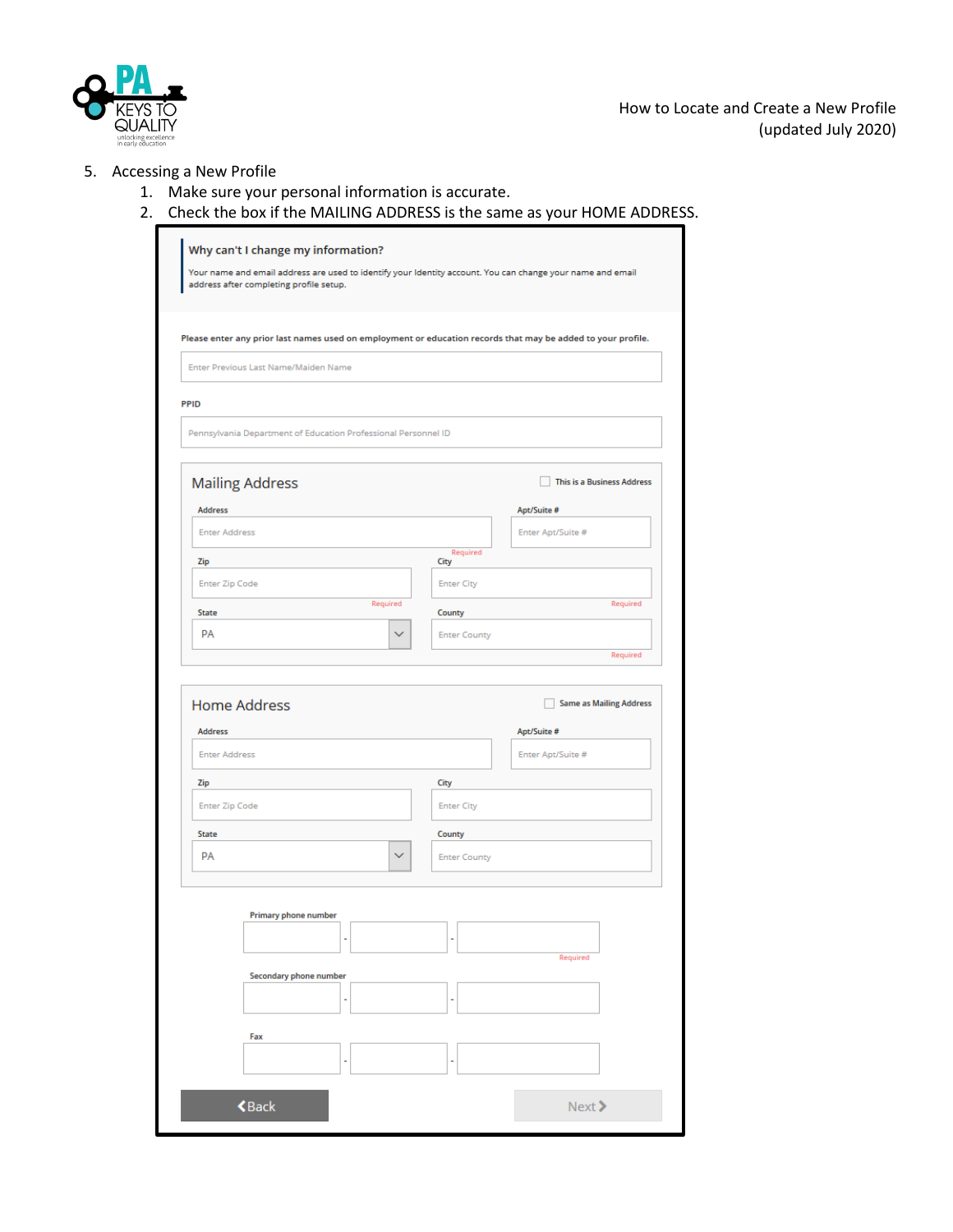

3. Check each box to receive informational emails and newsletters from the PD Registry. You may change your COMMUNICATION PREFERENCE at any time.

| <b>OIndividual Profile Setup</b>                                                                                                                                                                                                                                                                                                                                                                                                                                                                                                                                                   | Cancel |
|------------------------------------------------------------------------------------------------------------------------------------------------------------------------------------------------------------------------------------------------------------------------------------------------------------------------------------------------------------------------------------------------------------------------------------------------------------------------------------------------------------------------------------------------------------------------------------|--------|
| <b>Communication Preferences</b>                                                                                                                                                                                                                                                                                                                                                                                                                                                                                                                                                   |        |
| What is This?                                                                                                                                                                                                                                                                                                                                                                                                                                                                                                                                                                      |        |
| Pennsylvania PD Registry and its partners send periodic communications about the Early Learning & School-Age Care<br>system in Pennsylvania. Please indicate which communications you would like to receive.                                                                                                                                                                                                                                                                                                                                                                       |        |
| <b>O</b> Does not impact communications/emails regarding your account and/or membership.                                                                                                                                                                                                                                                                                                                                                                                                                                                                                           |        |
| Yes, I wish to receive informational emails from the Pennsylvania Professional Develpment Registry. If you<br>do not select this option, you will still receive emails regarding your account and/or membership.<br>V<br>Yes, I wish to receive informational emails from Pennsylvania Professional Develpment Registry about how<br>best to utilize this technology and to notify me about new features within the system.<br>▽<br>Yes, I wish to receive informational emails from PA Keys to Quality about best practices and supports<br>$\checkmark$<br>available to help me. |        |
| Yes, I wish to receive monthly emails from Pennsylvania Professional Develpment Registry about upcoming<br>training opportunities. If you select this, please indicate in which counties you might take training and<br>▽<br>whether you are interested in hearing about web-based training. Note that you will always have access to the<br>Develop Training Calendar by clicking on "Search for Training."                                                                                                                                                                       |        |
| Indicate which counties you would like to be notified of for training.                                                                                                                                                                                                                                                                                                                                                                                                                                                                                                             |        |
| Select all counties that apply                                                                                                                                                                                                                                                                                                                                                                                                                                                                                                                                                     |        |
| Include information on upcoming web-based training.                                                                                                                                                                                                                                                                                                                                                                                                                                                                                                                                |        |
| $\triangle$ Back<br>Next                                                                                                                                                                                                                                                                                                                                                                                                                                                                                                                                                           |        |

- 4. Click **Next** to continue.
- 6. Read the Pennsylvania Professional Development Registry Notice of Privacy Practices Policy.

| <b>OIndividual Profile Setup</b>            |                                                                                                                                                                                                                                                                                                | Cancel |
|---------------------------------------------|------------------------------------------------------------------------------------------------------------------------------------------------------------------------------------------------------------------------------------------------------------------------------------------------|--------|
|                                             | $\left(\begin{matrix} 4 \\ \frac{1}{\text{Step}} \end{matrix}\right)$ Terms of Use                                                                                                                                                                                                             |        |
|                                             | What You Need to Know About Your Data                                                                                                                                                                                                                                                          |        |
|                                             | Please review and check the box below to continue.                                                                                                                                                                                                                                             |        |
|                                             | Pennsylvania Professional Development Registry<br>Notice of Privacy Practices                                                                                                                                                                                                                  |        |
|                                             | Effective Date: February 1st, 2018                                                                                                                                                                                                                                                             |        |
|                                             | This notice describes how private information about you may be used and disclosed and how you can get<br>access to this information. Please review it carefully.                                                                                                                               |        |
|                                             | Why do we ask for this information?                                                                                                                                                                                                                                                            |        |
|                                             | . To tell you apart from other people with the same or similar name<br>. To verify your employment and education information and/or give you credit for PQAS approved<br>training<br>. To make reports, do research, do audits, evaluate our programs and for other administrative<br>purposes |        |
| Do you have to answer the questions we ask? |                                                                                                                                                                                                                                                                                                |        |
|                                             | You do not have to give us your personal information. We need this information to properly track your<br>PQAS training. Without the information, we may not be able to give you credit for your trainings that are<br>required for Department of Human Services and Keystone STARS.            |        |
|                                             | With whom may we share information?                                                                                                                                                                                                                                                            |        |
|                                             | Sometimes we share information about you with other agencies. We will only share information as needed<br>and as allowed or required by law. For example, we may share your information with the following types of<br>agencies or persons who need the information to do their jobs:          |        |